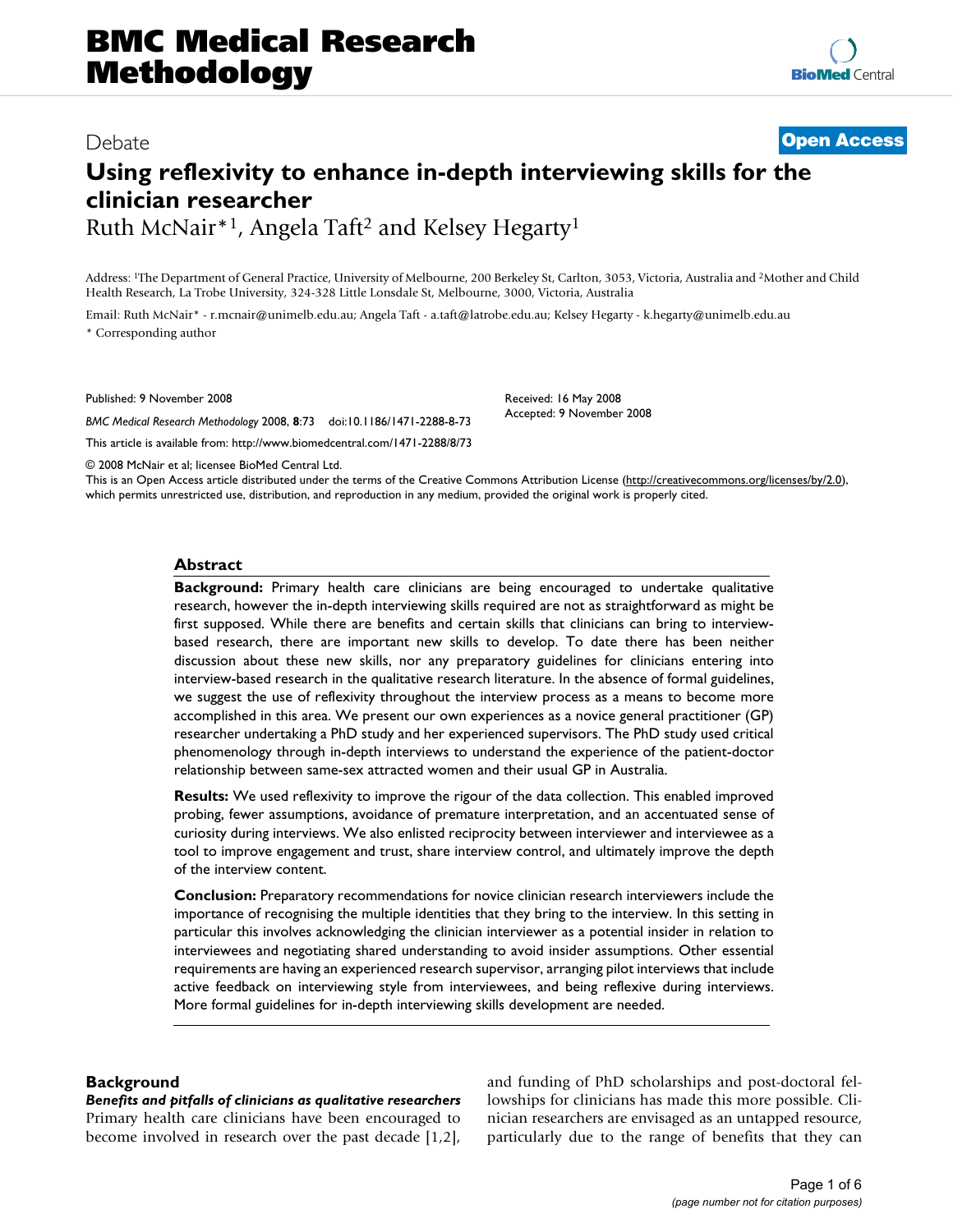bring to qualitative research from the beginning to the end of the process. These benefits occur at all stages of the research process including the ability to select research questions that are clinically relevant, the choice of practical research settings and access to the clinical field, the addition of tacit clinical knowledge to the analysis, the will to report research findings in a clinically applicable way, and an ongoing commitment to the researched population [3]. Further, clinicians interviewing other clinicians are insider researchers in that they share at least some understanding of the clinical environment and may share some values [4]. Clinician researchers can therefore enhance qualitative health research by being able to provide a depth of understanding to the meanings practitioners bring to the health care environment [5]. A further value is that a clinician may be placed in a position of greater trust by consumer and clinician participants by virtue of their status and experience in the field, therefore encouraging research participation and the exploration of sensitive issues [6].

The potential pitfalls of being a clinician researcher have been less well recognised. Some of the traps can be drawn from the extensive literature on the so-called "insider-outsider controversy" [[7], p.182] as clinicians can be seen as insiders on a number of levels [8]. The issues include whether an insider is the most appropriate person to research their own community or domain. Ethical considerations that are particularly pertinent include the risk of coercion of participants [4], and the potential for the blurring of role boundaries between researcher and participant [9]. The rigour of the project could also be compromised if clinician researchers fail to recognise their "shared conceptual blindness" [[10], p.288] with clinician participants during the interview and analysis phases or fail to fully report compromising findings [4].

#### *Comparisons between clinical and in-depth research interviewing*

In-depth interviewing in primary health care research is a popular method to understand the health care experience and the patient-clinician relationship. It has been defined as "a conversation between researcher and informant focusing on the informant's perception of self, life and experience, expressed in his or her own words" [[7], p.61]. Clinicians commonly bring qualities such as a genuine interest in others and a respect for the stories told (not limited to clinicians), but also have been trained in skills involving observation and non-verbal communication, and a range of questioning and responding techniques such as open-ended questions [7]. These pre-existing clinical skills are an excellent starting point for the researcher. It has been argued that the clinical interview is more complex than the research interview due to competing agendas, the propensity for disagreement and difficulty in

achieving "a shared perception of the facts" [[7], p.133], whereas the aims of the research interview may often be "mutually congruent" [[7]. p.132]. Interviewing skills do vary across different clinical disciplines, with the brief and largely deductive medical interview being more dissimilar to the in-depth interview than the counselling interview, which tends to be longer and narrative based. The patientcentred clinical method, which is now favoured by many general practitioners, also fosters interviews that are more conversational and empathic than traditional medical interviews, making these skills more transferable to a research interview [11].

#### *Using reflexivity to overcome pitfalls*

Reflexivity has been defined as "an effort to reflect on how the researcher is located in a particular social, political, cultural and linguistic context" [[12], p.179]. This is a central point of divergence for clinicians who are traditionally trained to remove all but remnants of the self from the consultation in order to focus exclusively on the patient. Focusing on oneself as the interviewer can highlight our assumptions and values that may be subconsciously driving the interview. Reflexivity has been recommended as a means of ensuring that not only the data gathering, but also interpretation of the findings is qualified by this knowledge [13]. The use of reciprocity in research interviews is one reflexive tool. Reciprocity is a feministinspired reflexive method in which the researcher shares feelings and experiences with the participants [14]. We will present some of the ways in which we used reflexivity throughout the interview process as a means to become more accomplished in this area.

The discussion that we present arose from the realisation that the novice GP researcher (first author of this paper, RM) was inadequately prepared for her role as an in-depth interviewer in her PhD study, despite being an experienced clinician. We found that there has been little discussion in the qualitative research literature about the additional mindfulness that clinicians need for effective in-depth interviewing and there are no preparatory guidelines [15]. We therefore felt it was useful to present our process of reflection in order to initiate a discussion about what might be included in future guidelines. The PhD study in question used critical phenomenology and indepth individual interviews with 60 participants (same sex attracted women and their GPs) to understand the experience of the patient-doctor relationship and the place of disclosure of sexual orientation in the consultation. The University of Melbourne Human Research Ethics Committee approved the PhD project. All participants selected their own pseudonym, which have been used within all quotations in this paper. Critical and reflexive feedback from the research team responding to early interview transcripts, and subsequent improved reflexivity of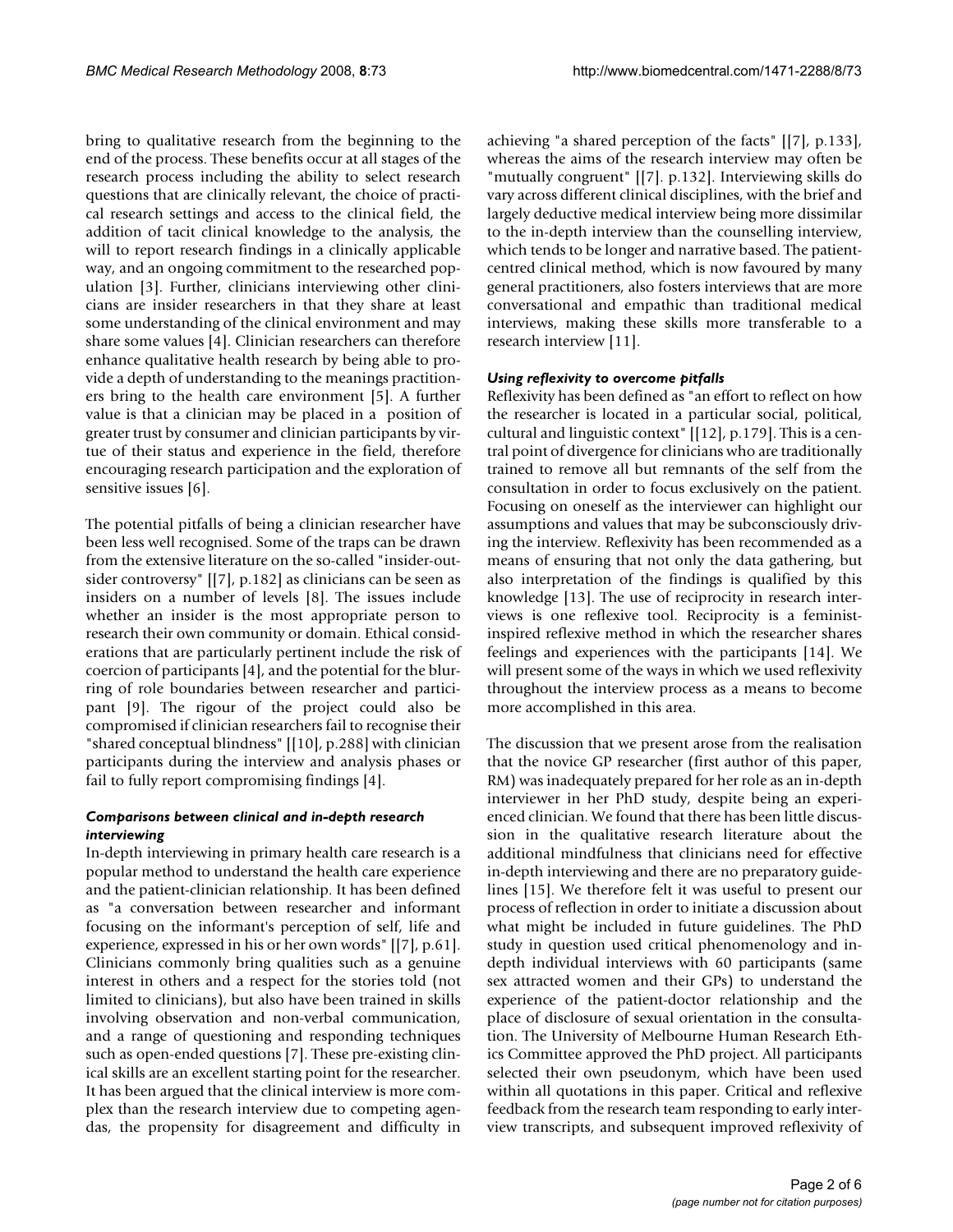the GP researcher during interviews led to a series of early lessons and subsequent improvements for the novice GP researcher.

### **Discussion**

Contrary to the assertion that research interviews are less complex, for the novice GP researcher conducting the presented research they presented significant challenges, particularly the move from a largely deductive to a more inductive approach. Method problems such as question sequences that were inflexible, and unsuitable questioning techniques [16] were unconsciously present in the early pilot interviews, and increasingly became evident to the GP researcher during interviews and transcribing. Many of the areas needing improvement that we will discuss will be familiar to any researcher, whether clinician or not, however we suggest they are areas that the novice clinician researcher needs to be particularly aware of. Reading pilot interview transcripts by the two supervisors highlighted these various pitfalls and allowed for a discussion of better and more open approaches. We have summarised the common pitfalls and suggested solution in Table 1, and also present them in detail with examples from our research.

#### *Control of the interview*

The necessity of working under strict time constraints in the clinical setting generates directive skills that focus the primary care interview towards a rapid conclusion. These include interpretive comments, probes containing assumptions, paraphrases and summarising statements to indicate closure and a high level of control of interview content, despite the best attempts at patient-centredness. The novice researcher using these skills can tend to follow the interview schedule rather too strictly, preventing participants from following their own train of thought as seen in the following example, which occurred early in the second pilot interview with a GP using the pseudonym 'Lith':

#### *Interviewer: Tell me about the range of patients you see.*

Lith: Well, maybe 80% of my patients would be gay, either male or female. (...) Most of the time they're very open about their sexuality. I suppose they feel safe in our clinic so it's not an issue.

#### *Interviewer: Have you worked elsewhere before this practice?*

Lith: Yes, I worked at the [Clinic in a rural town].

#### *Interviewer: What was the range of patients there?*

Lith: Oh well that obviously would be... I can't recall ever seeing anyone ...any lesbian or gay people who are out. Not a single one actually in my six months there.

#### *Interviewer: Quite a contrast.*

Lith: That's right. I mean there's no reason to ask them about their sexuality and there's no reason for them to tell me, so I really have no idea.

#### *Interviewer: I will come back to that (...). So back to just your general style...*

Lith raised disclosure of sexual orientation twice in two clinical contexts. Rather than taking the lead from Lith and asking why his gay patients felt safe and why he thought there was such a difference between the clinics, the GP researcher deferred that discussion, despite disclosure being central to the study.

#### *Inappropriate interpretation*

Using paraphrasing to check interpretations may be very useful in the clinical encounter, but may be inaccurate in an in-depth interview and was a common early error. For example, to be sure that the GP researcher had understood what 'Esther' was saying about her GP's reaction to her disclosure as a lesbian, she paraphrased what Esther had said:

Esther: (...) with my own GP (...), I can't remember how I would have come out. I think I just said 'I'm so and so's partner, who was already a patient, and I think that what made it really good was it was just normalised, no facial surprise or anything. (...)

| <b>Common pitfalls during interviews</b>                                                                                                    | Techniques to overcome inadequacies                                                                                                             |
|---------------------------------------------------------------------------------------------------------------------------------------------|-------------------------------------------------------------------------------------------------------------------------------------------------|
| Insider researcher assumptions and shared conceptual blindness with<br>participants.<br>Clinician discipline about time, which can lead to: | Reflexivity to understand possible effects of the interviewer's clinical<br>background on control, assumptions, and interpretation of findings. |
| • excessive control of the interview                                                                                                        | Reciprocity including willingness to share personal details to enhance the<br>interview.                                                        |
| • inappropriate summary interpretation or paraphrasing<br>• inadequate probing for feelings and meanings                                    |                                                                                                                                                 |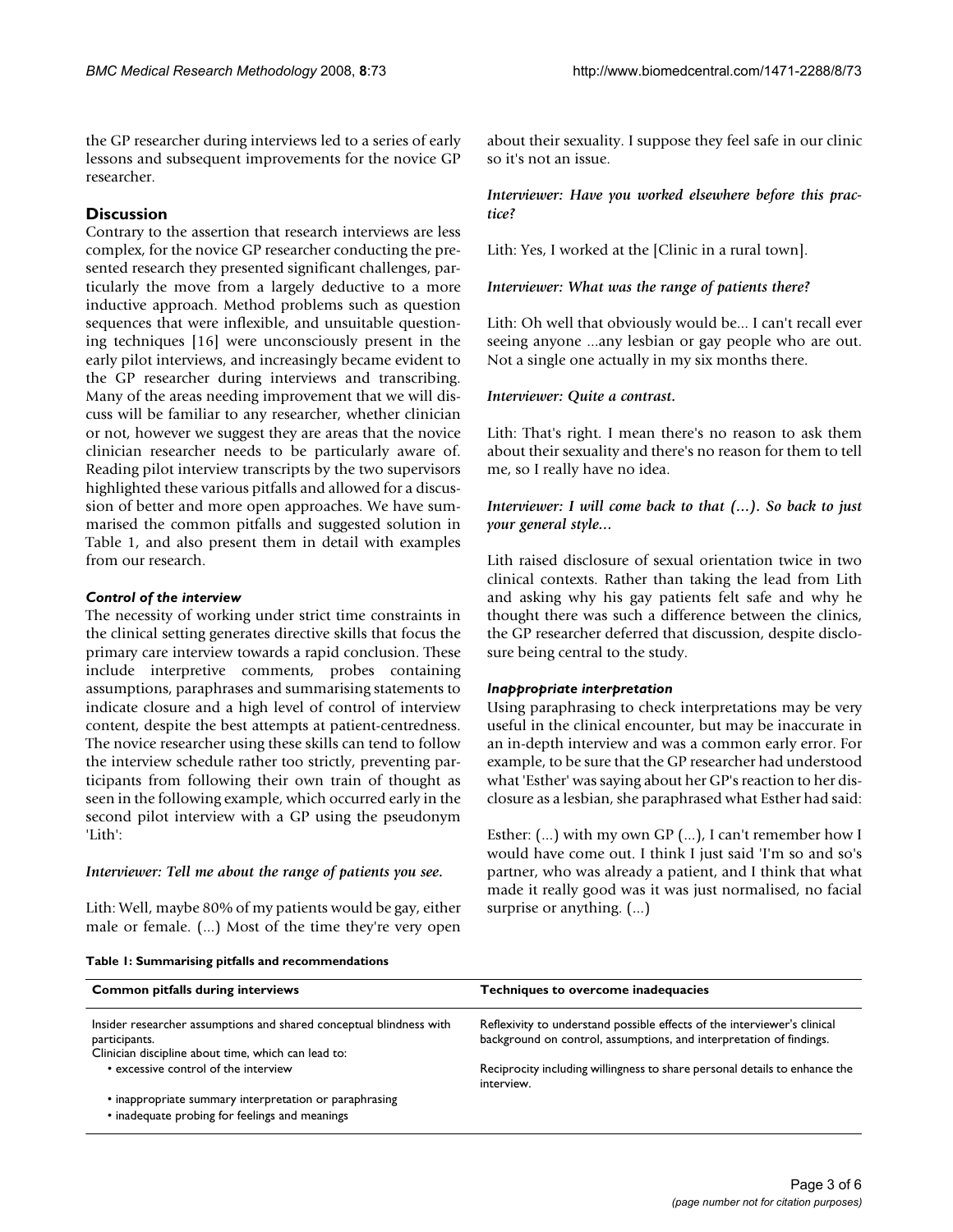#### *Interviewer: So her reaction was pretty positive in fact.*

#### Esther: Yes.

Esther initially agree, however later went on to clarify that the reaction wasn't positive, but rather was 'neutral and normalising'. A better response would have been to ask an open question such as 'tell me more about that' or probe such as 'how did that feel for you?' or 'how would you further describe her reaction?'. Esther provided feedback following this pilot interview. She felt the interview was too long and some questions were duplicated, indicating her lack of control over the flow and content. She also suggested that participants be provided with some idea of the content before the interview so they could prepare themselves. These were important reflections that we responded to in subsequent interviews.

#### *Inadequate probing for feelings and meanings*

Probing for factual information is a well-honed clinical skill, whereas in-depth probing for more potentially sensitive emotions can be less practised for the clinician, as can be seen in the following extract from an interview with 'Nede', a lesbian woman:

Nede: I wanted to go on Roaccutane for my skin and she [the GP] insisted on a pregnancy test. I said well for a start I'm menopausal and I'm lesbian. She made me have it anyway, which I found really humiliating.

#### *Interviewer: How did you react?*

Nede: I just went along with it, but I felt quite powerless. To get what I wanted I had to do that.

#### *Interviewer: How long ago was that?*

The last question was factual and 'safe', which blocked an opportunity to really understand the emotional repercussions of this experience for Nede. A better response would have been to offer an empathic statement, then perhaps a probe such as 'tell me more about how that felt'.

The example from Nede's interview also reflects a collision of multiple identities for this GP researcher. Rather than containing her clinician identity, she was embarrassed and felt compromised by this story, worrying that Nede's GP's behaviour may have reflected on her profession, generating a reluctance to hear more. Arber, a nurse researcher, has described her own fluid identity, which was constantly being defined and re-defined by herself and the participants during interviews [17]. She suggests the need to carefully distance or bracket ones own experience. The GP researcher, during later interviews, having now experienced these personal feelings and disclosing and discussing them with others, was better able to put the clinician identity aside when required. For example, the interviewer's probing response for feelings in Lucy's interview showed some improvement:

Lucy: To be quite truthful, GPs scare me a bit. You know, they live in a world that I don't understand and I feel that it's a different world.

#### *Interviewer: What scares you about it?*

Lucy: Oh it's just the whole loss of control issue, you know, I'm not in charge. I'm an adviser by trade, I advise people, I don't get advised.

#### *Assumptions from clinician 'insider' knowledge*

Assumed knowledge between GP interviewer and GP participant was problematic at times as it tended to prevent adequate clarification or the revelation of contrary positions:

Imogen: I can think of several [lesbian patients] who are just completely comfortable with where they're at in their life and it's never been something they've raised. (...) not specifically about the coming out experience (...).

### *Interviewer: And how would you feel if someone presented with [coming out] issues?*

Imogen: Fine, it would be easy, (...) I think it would be a very useful thing, if they wanted to talk about it I'd be quite comfortable, and I think I'd feel I would be able to understand the sort of issues that might arise for them.

After this statement the interviewer changed direction and didn't probe Imogen's comment. This demonstrates a lack of adequate curiosity, which is an essential pre-requisite for an excellent in-depth interview. Curiosity can be cultivated however as pre-existing assumptions are put aside. So, rather than assuming Imogen knew the 'issues that might arise', or had the same experience as the interviewer, the interviewer could have asked 'what are those issues?' or 'can you think of an example?'.

#### *Reflexivity and reciprocity as techniques to overcome inadequacies*

Reflexivity encouraged the GP researcher to create a much deeper sense of herself as having multiple identities within the research interview, which at times simultaneously involved being both an insider and an outsider with regard to the participant. These multiple identities not only involved being a GP and researcher, but also identifying as lesbian. There are multiple values and beliefs held by different lesbian women so, again, it was important not to assume similarity with the same sex attracted women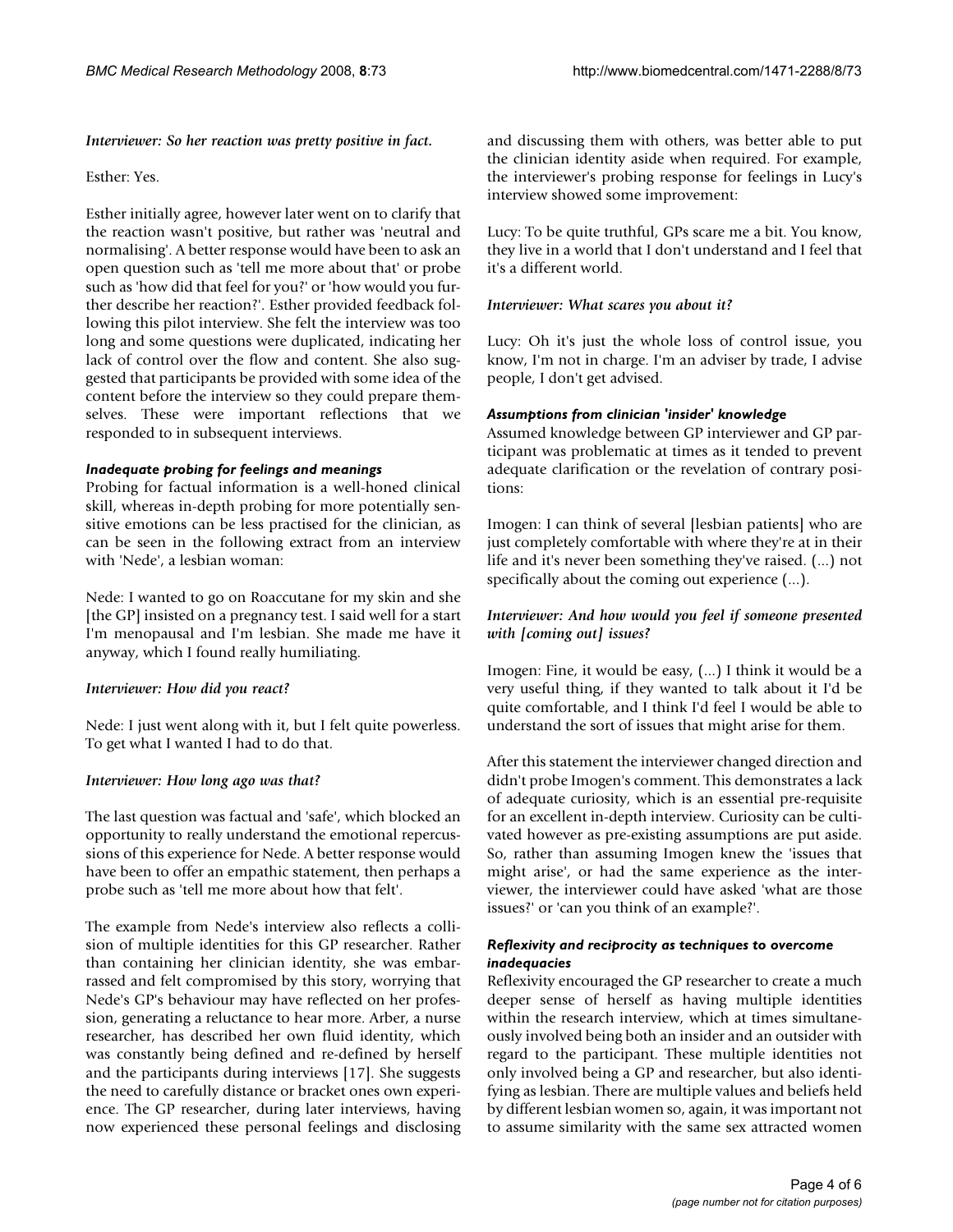being interviewed. The more the potential for diverse knowledge and values was reflexively acknowledged, the more the pre-existing assumptions could be overcome.

The GP researcher also began to allow herself to respond to direct personal questions from interviewees at times, realising that reciprocity could enhance rapport. She always informed participants during the interview preamble that she was both a GP and a lesbian woman. Kirsti, a bisexual woman, referred to this knowledge during her interview:

Kirsti: Do you worry about the fact that you are a lesbian doctor and people might be worried about that when you examine them or something? Has that occurred to you?

*Interviewer: It has occurred to me as a boundary issue. In fact I attend lesbian doctor conferences where we all meet together to talk about these things.*

Kirsti: And do you tell your patients that you are lesbian?

*Interviewer: I work in a practice that is for gay and lesbian patients, so I am often asked by patients whether I'm lesbian and if I am asked I tell them. If I am not asked I don't tell them.*

This exchange during the middle of the interview assisted Kirsti to become more open and reveal her own feelings about seeing GPs. Reciprocity also helped to encourage GP participant reflection. For example, the GP researcher had a brief discussion with one GP participant about her own clinic being popular with lesbian patients, and the need that had arisen for lesbian cultural awareness education of the heterosexual GPs there. She used examples such as learning appropriate terminology, understanding the lesbian social environment and local lesbian support groups. This stimulated the GP participant to consider her own needs for cultural understanding, which was a critical turning point of the interview enabling reflection on her need for behaviour change.

#### **Summary**

Clinician researchers make a valuable contribution to qualitative health research, and this research can add important patient and clinician perspectives, such as meaning and interpretation of the clinical encounter in mixed method clinical trials. However, there is a need to recognise that clinician's privileged access to patients and colleagues for research within our clinical fields must be balanced with a responsibility for rigour in data gathering methods. Here we offer some recommendations that might assist clinician researchers to better prepare for the task of in-depth interviewing.

First, adequate supervision of the research process is invaluable, particularly where the supervisor has expertise in the chosen method themselves and is skilled in the social sciences [17]. Supervisory review of early interview transcripts enables the identification of interviewing skills that require modification, such as inappropriate interpretation or inadequate probing, and particularly alerts the interviewer to unchallenged assumptions related to shared 'insider' backgrounds. Conversely, encouragement to reflect on all of the identities the interviewer brings to the interview, and to utilise these identities in positive ways where appropriate, can give a clinician interviewer permission to overcome their reticence to personally engage. Second, piloting early interviews is crucial. When participants have agreed to be involved in a pilot phase, they can be encouraged to provide feedback to the interviewer. This might include feedback on the flow of the interview and their perceived level of autonomy in the whole process, which can greatly assist in exposing a tendency for excessive control by the interviewer. Finally, the disciplined use of researcher reflexivity during and after interviews enables deliberate modification of the interview style.

These preparatory recommendations merely provide a starting point in what we believe needs to be an ongoing discussion. Insufficient preparation can adversely affect the novice clinician researcher, who might be tempted to return to purely clinical work if early forays into research feel inadequate. Conversely, if the researcher is guided to consider the transferability of their clinical skills while using reflexive modification, the research interviews become rewarding and stimulating for the researcher and beneficial for the research. There may also be reciprocal benefit in transferring skills of reflexivity back to the clinical encounter and thus improving patient centred care. This needs to be tested in future research.

#### **Competing interests**

The authors declare that they have no competing interests.

#### **Authors' contributions**

RM and AT conceived the idea for the paper. RM conducted the interviews, transcribed and analysed the text. RM wrote the first draft of the paper, AT and KH contributed improvements to the text, discussion and conclusions.

#### **Acknowledgements**

The PhD student, RM, was funded by an Australian National Health and Medical Research Council Primary Health Care Scholarship. The project also obtained a Royal Australian College of General Practitioners Family Medicine Education and Research Grant.

#### **References**

1. Britten N, Jones R, Murphy E, Stacy R: **[Qualitative Research](http://www.ncbi.nlm.nih.gov/entrez/query.fcgi?cmd=Retrieve&db=PubMed&dopt=Abstract&list_uids=7665030) [Methods in General-Practice and Primary-Care.](http://www.ncbi.nlm.nih.gov/entrez/query.fcgi?cmd=Retrieve&db=PubMed&dopt=Abstract&list_uids=7665030)** *Family Practice* 1995, **12(1):**104-14.